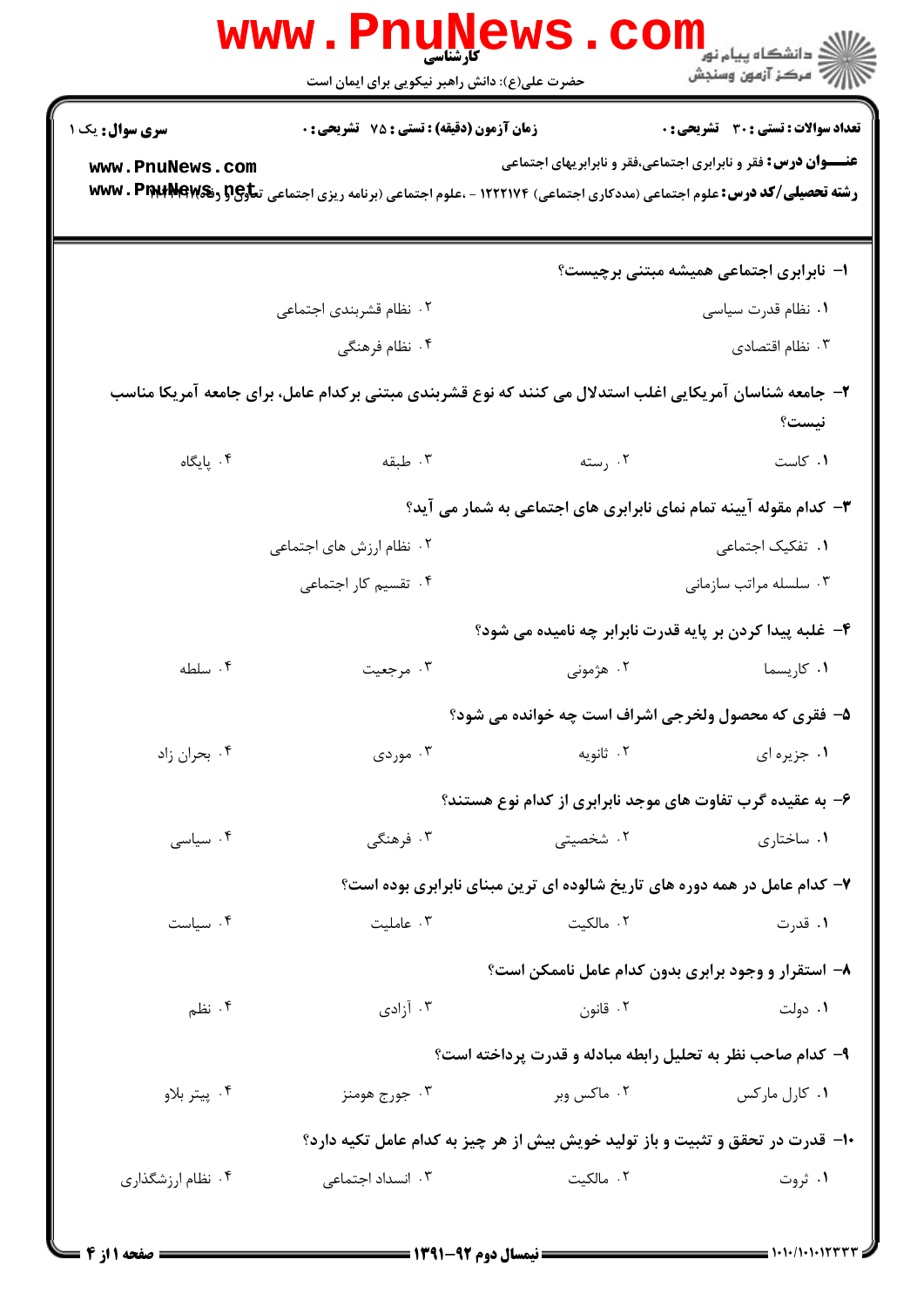|                                                                                                                                                          | www.Pnunews.co<br>حضرت علی(ع): دانش راهبر نیکویی برای ایمان است                                                                            |                                                                                    | راد دانشگاه پيام نور <mark>−<br/>ار</mark> ⊽ مرکز آزمون وسنجش         |  |
|----------------------------------------------------------------------------------------------------------------------------------------------------------|--------------------------------------------------------------------------------------------------------------------------------------------|------------------------------------------------------------------------------------|-----------------------------------------------------------------------|--|
| <b>سری سوال : ۱ یک</b>                                                                                                                                   | <b>زمان آزمون (دقیقه) : تستی : 75 تشریحی : 0</b>                                                                                           |                                                                                    | تعداد سوالات : تستى : 30 - تشريحي : 0                                 |  |
| www.PnuNews.com                                                                                                                                          | <b>رشته تحصیلی/کد درس:</b> علوم اجتماعی (مددکاری اجتماعی) ۱۲۲۲۱۷۴ - ،علوم اجتماعی (برنامه ریزی اجتماعی تع <del>لوP و WW</del> V . PIMINGW& |                                                                                    | <b>عنـــوان درس:</b> فقر و نابرابری اجتماعی،فقر و نابرابریهای اجتماعی |  |
|                                                                                                                                                          | 11- در جامعه نوین کدام عامل سرچشمه لایزال، قاطع و بی تخفیف قدرت و منبع انحصاری توزیع آن است؟                                               |                                                                                    |                                                                       |  |
| ۰۴ دین                                                                                                                                                   | ۰۱ دولت میسمون است. ۲ اقتصاد است سال ۲۰۰۲ دانشگاه (۲۰۰                                                                                     |                                                                                    |                                                                       |  |
|                                                                                                                                                          | ۱۲– در دسته بندی صاحب نظرانی که در زمینه نابرابری بحث کرده اند،گرهارد لنسکی در کدام دسته قرار می گیرد؟                                     |                                                                                    |                                                                       |  |
| ۰۴ وبری                                                                                                                                                  | ۰۳ نوفونکسیونالیستی                                                                                                                        | ۰۲ فونکسیونالیستی                                                                  | ۰۱ مارکسیستی                                                          |  |
|                                                                                                                                                          |                                                                                                                                            | ۱۳- کدام صاحب نظر در باره سنخ اجتماعی فقیر بحث کرده است؟                           |                                                                       |  |
| ۰۴ گیدنز                                                                                                                                                 | ۰۳ وسترگارد                                                                                                                                | ۰۲ زیمل                                                                            | ۰۱ مارکس                                                              |  |
|                                                                                                                                                          |                                                                                                                                            | ۱۴– از نظر کارل مارکس نخستین شکل مالکیت کدام است؟                                  |                                                                       |  |
| ۰۴ همبایی                                                                                                                                                | ۰۳ دولتي                                                                                                                                   | ۰۲ قبیله ای                                                                        | ۰۱ خصوصی                                                              |  |
|                                                                                                                                                          | 1۵- به نظر مارکس، در جامعه سوسیالیستی، با الغا کدام مورد، دیگر نشانی از نابرابری و تمایزات طبقاتی باقی نخواهد ماند؟                        |                                                                                    |                                                                       |  |
| ۰۴ مالکیت بوژوازی                                                                                                                                        | ۰۳ سلسله مراتب سازمانی                                                                                                                     | ۰۲ دولت ملی در                                                                     | ۰۱ قدرت سیاسی                                                         |  |
|                                                                                                                                                          |                                                                                                                                            | ۱۶– کدام صاحب نظر نابرابری را بمثابه بر آیند قدرت، مشروعیت و حیثیت در نظر می گیرد؟ |                                                                       |  |
| ۰۴ میلز                                                                                                                                                  | ۰۳ گیدنز                                                                                                                                   | ۰۲ وبر                                                                             | ۰۱ مارکس                                                              |  |
| ۱۷– از منظر ماکس وبر گروه هایی که همه نوع دارایی یا قابلیت های مورد پذیرش بازار را برحسب آموزش هایی که کسب کرده<br>اند، دارا می باشند چه نامیده می شوند؟ |                                                                                                                                            |                                                                                    |                                                                       |  |
|                                                                                                                                                          | ۰۲ طبقه دارایی به طور مثبت ممتاز                                                                                                           |                                                                                    | ۰۱ گروه های صنفی                                                      |  |
|                                                                                                                                                          | ۰۴ طبقات متوسط                                                                                                                             | ۰۳ طبقه دارایی به طور منفی ممتاز                                                   |                                                                       |  |
|                                                                                                                                                          |                                                                                                                                            |                                                                                    | ۱۸- ویلفردو پارتو نابرابری را چگونه در نظر می گیرد؟                   |  |
|                                                                                                                                                          | ۰۲ بمثابه بازتاب مالکیت خصوصی                                                                                                              |                                                                                    | ٠١ بمثابه راهي براي تعادل اجتماعي                                     |  |
|                                                                                                                                                          | ۰۴ محصول مالكيت خصوصي بر عوامل توليد                                                                                                       |                                                                                    | ۰۳ بازتاب قدرت و امتياز                                               |  |
| ۱۹- به عقیده لنسکی در شرایط توسعه یافتگی و در جامعه مدرن نابرابری                                                                                        |                                                                                                                                            |                                                                                    |                                                                       |  |
|                                                                                                                                                          |                                                                                                                                            |                                                                                    | ۰۱ افزایش می یابد.                                                    |  |
|                                                                                                                                                          |                                                                                                                                            |                                                                                    | ۰۲ کاهش می یابد.                                                      |  |
|                                                                                                                                                          | ۰۳ از لحاظ فرهنگی کاهش و از نظر اقتصادی افزایش می یابد.                                                                                    |                                                                                    |                                                                       |  |
|                                                                                                                                                          |                                                                                                                                            | ۰۴ از لحاظ اقتصادی کاهش و از نظر فرهنگی افزایش می یابد.                            |                                                                       |  |
| <b>: صفحه 12ز 4</b>                                                                                                                                      |                                                                                                                                            | = نیمسال دوم 92-1391 =                                                             |                                                                       |  |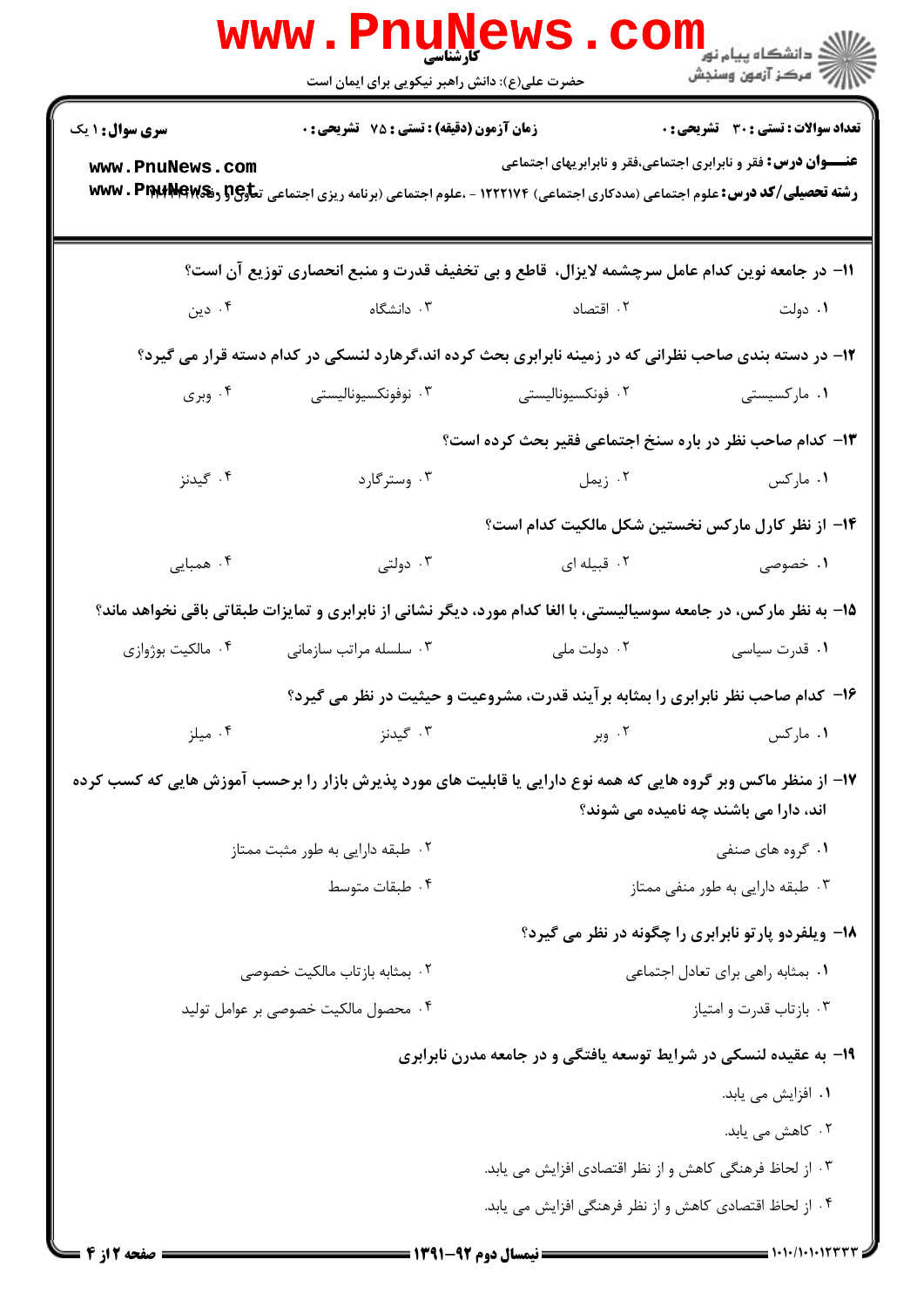|                                                                                                                                                       | کارشناسی<br>حضرت علی(ع): دانش راهبر نیکویی برای ایمان است |                         | ران دانشگاه پيام نور ■<br> /> مرکز آزمون وسنجش                                                                                                                                                                               |  |  |
|-------------------------------------------------------------------------------------------------------------------------------------------------------|-----------------------------------------------------------|-------------------------|------------------------------------------------------------------------------------------------------------------------------------------------------------------------------------------------------------------------------|--|--|
| <b>سری سوال : ۱ یک</b>                                                                                                                                | زمان آزمون (دقیقه) : تستی : 75 تشریحی : 0                 |                         | <b>تعداد سوالات : تستی : 30 ٪ تشریحی : 0</b>                                                                                                                                                                                 |  |  |
| www.PnuNews.com                                                                                                                                       |                                                           |                         | <b>عنـــوان درس:</b> فقر و نابرابری اجتماعی،فقر و نابرابریهای اجتماعی<br><b>رشته تحصیلی/کد درس:</b> علوم اجتماعی (مددکاری اجتماعی) ۱۲۲۲۱۷۴ - ،علوم اجتماعی (برنامه ریزی اجتماعی ت <del>ماوPC و WW</del> V <b>. PINLIMAWS</b> |  |  |
| 20- مفهوم وبرى انسداد اجتماعي را كدام صاحب نظر مجددا" احيا كرده است؟                                                                                  |                                                           |                         |                                                                                                                                                                                                                              |  |  |
| ۰۴ ترنر                                                                                                                                               | ۰۳ پارکین                                                 | ۰۲ براورمن              | ۰۱ پارسونز                                                                                                                                                                                                                   |  |  |
| <b>۲۱</b> - به عقیده گیدنز یکی از مهمترین زمینه های نابرابری که در همه جوامع به چشم می آید و از نظر تاریخی هم ریشه دارتر به<br>شمار می آید کدام است؟  |                                                           |                         |                                                                                                                                                                                                                              |  |  |
| ۰۴ قدرت                                                                                                                                               | ۰۳ جنسیت                                                  |                         | <b>۱.</b> مالکیت سه سه ۲. ثروت                                                                                                                                                                                               |  |  |
|                                                                                                                                                       | ۲۲- نتیجه مستقیم کمک رسانی دولتی در جوامع مدرن چیست؟      |                         |                                                                                                                                                                                                                              |  |  |
|                                                                                                                                                       | ۰۲ انباشت و تجمع قدرت                                     |                         | ٠١. پيشبرد فرايند توسعه                                                                                                                                                                                                      |  |  |
|                                                                                                                                                       | ۰۴ بسط آزادی های جمعی                                     |                         | ۰۳ گسترش دموکراسی                                                                                                                                                                                                            |  |  |
| ۲۳– جوامعی که در آن ها سهم ۴۰ درصد پایین جمعیت از کل درآمد جامعه از ۱۲تا ۱۷درصد نوسان داشته باشد از نظر میزان<br>نابرابری جزو کدام دسته از جوامع است؟ |                                                           |                         |                                                                                                                                                                                                                              |  |  |
|                                                                                                                                                       | ۰۲ دارای نابرابری نسبتا شدید                              |                         | ۰۱ دارای نابرابری بسیار شدید                                                                                                                                                                                                 |  |  |
|                                                                                                                                                       | ۰۴ دارای نابرابری خفیف                                    | ۰۳ دارای نابرابری متوسط |                                                                                                                                                                                                                              |  |  |
|                                                                                                                                                       |                                                           |                         | ۲۴– کدام صاحب نظر معتقد است که فرهنگ فقر دارای خصیصه های جهانی است؟                                                                                                                                                          |  |  |
| ۰۴ تیودور آدورنو                                                                                                                                      | ۰۳ هربرت مارکوزه                                          | ۰۲ اسکار لوییس          | ١. آلفرد وبر                                                                                                                                                                                                                 |  |  |
| ۲۵- نظریه فرهنگ تن آسانی و تن پروری برای توصیف رفتار های مصرفی طبقه مرفه از سوی کدام صاحب نظر ارایه شده است؟                                          |                                                           |                         |                                                                                                                                                                                                                              |  |  |
| ۰۴ وبر                                                                                                                                                | ۰۳ لاک وود                                                | ۰۲ رسلر                 | ٠١ وبلن                                                                                                                                                                                                                      |  |  |
|                                                                                                                                                       |                                                           |                         | ۲۶– در اکثر جوامع در حال توسعه کدام گروه با صور آشکاری از انسداد اجتماعی روبرو هستند؟                                                                                                                                        |  |  |
| ۰۴ اکثریت توده مردم                                                                                                                                   | ۰۳ اقلیت مخالفان                                          | ۰۲ اقلیت دارای قدرت     | ۰۱ نخبگان سیاسی                                                                                                                                                                                                              |  |  |
|                                                                                                                                                       |                                                           |                         | ۲۷– شدت نابرابری های نژادی در کدام دسته از کشور ها بیش تر است؟                                                                                                                                                               |  |  |
| ۰۴ توسعه نيافته                                                                                                                                       | ۰۳ در حال توسعه                                           | ٠٢ ماقبل صنعتي          | ۱. صنعتی                                                                                                                                                                                                                     |  |  |
| ۲۸- رویکردی از سنجش نابرابری که شالوده آن بر رتبه بندی ترجیحات نسبت به کالا ها متکی است کدام است؟                                                     |                                                           |                         |                                                                                                                                                                                                                              |  |  |
|                                                                                                                                                       | ۰۲ تعيين خطوط فقر                                         |                         | ۰۱ ارزیابی میزان شیوع فقر                                                                                                                                                                                                    |  |  |
|                                                                                                                                                       | ۰۴ رفاه گرا                                               |                         | ۰۳ بررسي الگوي مصرف و تغذيه                                                                                                                                                                                                  |  |  |
|                                                                                                                                                       |                                                           |                         |                                                                                                                                                                                                                              |  |  |

= ۱۰۱۰/۱۰۱۰۱۲۳۳